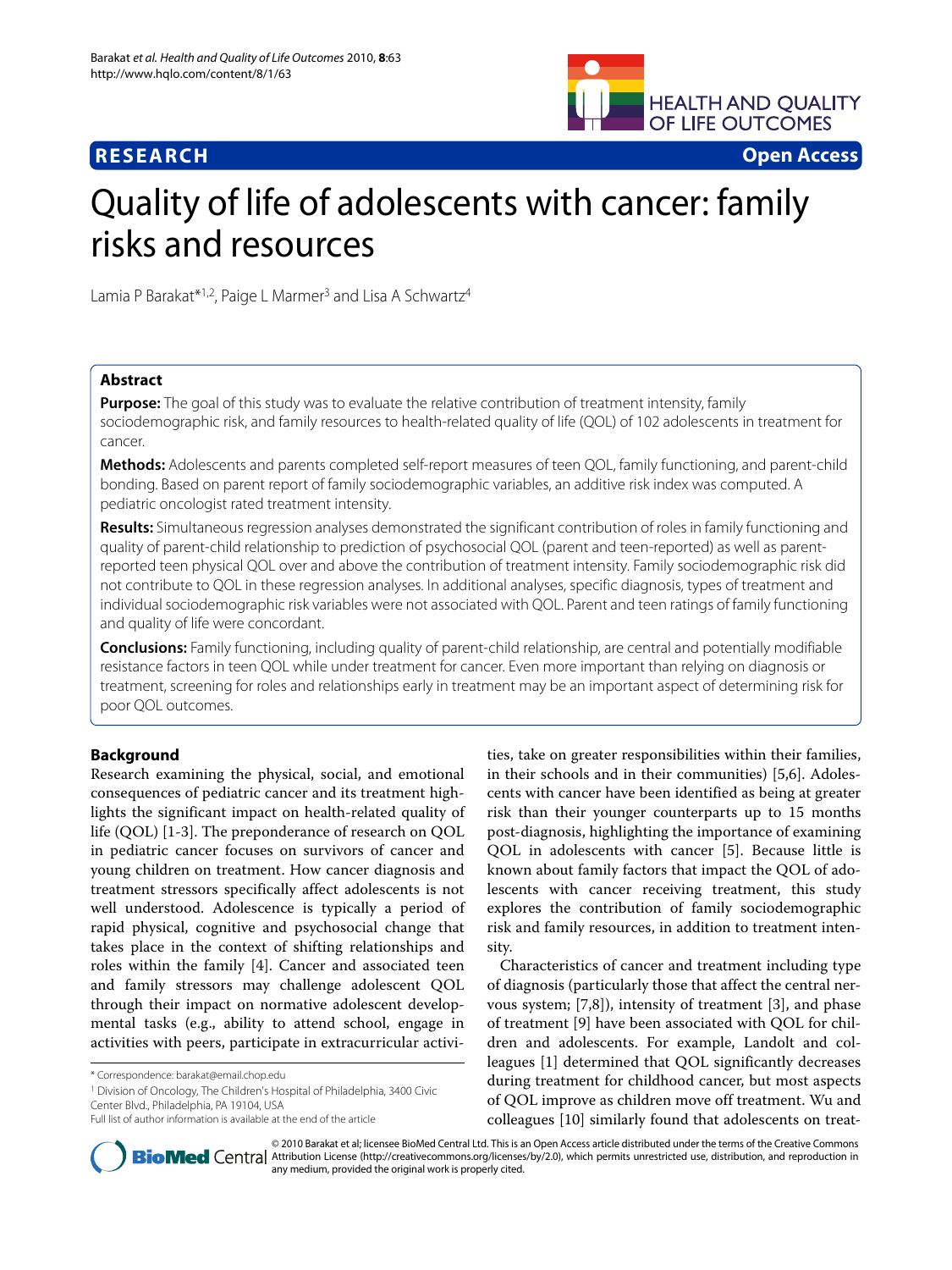ment were more likely to report poorer QOL than those off treatment. Importantly, regardless of phase of treatment, QOL is significantly associated with intensity of treatment and presence of medical complications. Speechley and colleagues [\[3](#page-7-0)] found that QOL was associated with type of cancer and treatment received. Cranial radiation, in particular, contributed most to deficits in QOL.

While treatment characteristics are central to QOL, cancer is treated in the context of the family [\[11\]](#page-7-8) and models linking family risks and resources to health and psychosocial outcomes for youth with chronic conditions have been described. For example, the Family Adjustment and Adaptation Response (FAAR) model highlights how adaptation to chronic childhood illness is explained in the balance of family demands (stressors from individual, family, and community sources) as well as family resources such as positive parent-child relationships, family functioning, and active coping and positive beliefs/ attitudes [[12\]](#page-7-9). Integrating family functioning with disease characteristics, intrapersonal variables, and psychosocial factors, the risk-and-resistance model posits an interaction of risks and resources in explaining adaptation to chronic conditions of childhood including QOL [\[13](#page-7-10)[-15](#page-7-11)].

Specific risk factors that may be associated with poorer QOL for children and adolescents with cancer include family sociodemographic characteristics related to limited resources and increased stressors (such as parent education, family income, family structure, family size, and ethnic minority status). Risk for adverse health status is greatest among patients with childhood cancer on and off treatment that are female, of low educational level, with low household incomes, and of ethnic minority status [\[8](#page-7-5)[,16](#page-7-12)[,17](#page-7-13)]. Moore, Vandivere, and Redd [\[17](#page-7-13)] argue for the value of assessing cumulative sociodemographic risk as it can serve as a summary indicator of the multifaceted environments in which children develop.

Conversely, general family functioning may promote positive outcomes for children undergoing stressful circumstances, and family support has been shown to be a vital resource for children and adolescents with cancer [[11,](#page-7-8)[18,](#page-7-14)[19\]](#page-7-15). Orbuch and colleagues [\[18](#page-7-14)] examined parentchild relationships and QOL among childhood cancer survivors, focusing on the association between survivors' evaluations of parent-child relations and self-reported QOL. Survivors who reported quality relationships with their mothers and fathers consistently reported a better QOL, especially within the psychological domain. Similarly, Vance and colleagues [[20\]](#page-7-16) found that children who self-reported poorer QOL had mothers who endorsed more symptoms of depression and illness-related stressors. Moreover, Eiser, Eiser, and Greco [[21\]](#page-7-17) identified that teens with cancer reported better QOL when their parents remained goal-focused instead of protective in their

parenting. In many cases, however, parents exhibit greater levels of distress than their children with cancer creating family burden [\[2](#page-6-1)[,22](#page-7-18)], and families of children and adolescents with cancer rate themselves as less cohesive and more conflicted than do families of healthy children [[23,](#page-7-19)[24\]](#page-7-20). Thus, the role of positive parent-child relationships and family functioning may be potential sources of resilience, fostering better QOL outcomes for adolescents with cancer [\[11](#page-7-8)[,25](#page-7-21)[,26](#page-7-22)].

Despite considerable research describing QOL of patients with childhood cancer both on and off treatment, studies have rarely targeted adolescents or examined the relative contribution of treatment intensity, family sociodemographic risk, and family resources. Therefore, the goal of this study was to evaluate the relative contribution of treatment intensity, family sociodemographic risk, and family resources to health-related quality of life of adolescents on treatment for cancer. Based on the pediatric cancer literature, we hypothesized adolescents with more intense treatments would report poorer QOL. Consistent with risk-and-resistance models, however, family sociodemographic risk factors and family resources (parent and teen reports of roles in family functioning and quality of parent-child relationships) were expected to significantly contribute to QOL. More specifically, sociodemographic risk factors were expected to be associated with poorer QOL, and adaptive family functioning and higher quality of the parent-child relationship were expected to be associated with better QOL among adolescents on treatment for cancer.

# **Methods**

This paper represents a sub-analysis from a cross-sectional study examining health-related hindrance of goals and psychological well-being of adolescents with cancer. The appropriate Institutional Review Board approved the study protocol.

#### **Participant Recruitment**

Adolescents currently under treatment for cancer and a primary caregiver were recruited from the outpatient clinic and inpatient unit of the cancer center of an East Coast children's hospital. Patients were eligible if they were: (1) 13 to 19 years of age; (2) greater than one month post-diagnosis and currently receiving treatment for a cancer diagnosis; (3) themselves and their caregivers fluent in English; and (4) physically able to complete the measures. Of 133 eligible adolescents approached for the study, 123 agreed to participate and 102 adolescents and a parent completed the forms. Reasons for refusal to participate included parent did not want adolescent to participate ( $n = 4$ ), study was viewed as too much work ( $n =$ 2), teen had cognitive limitations ( $n = 1$ ), and teen did not feel well  $(n = 1)$ ; reason for refusal was not given by 2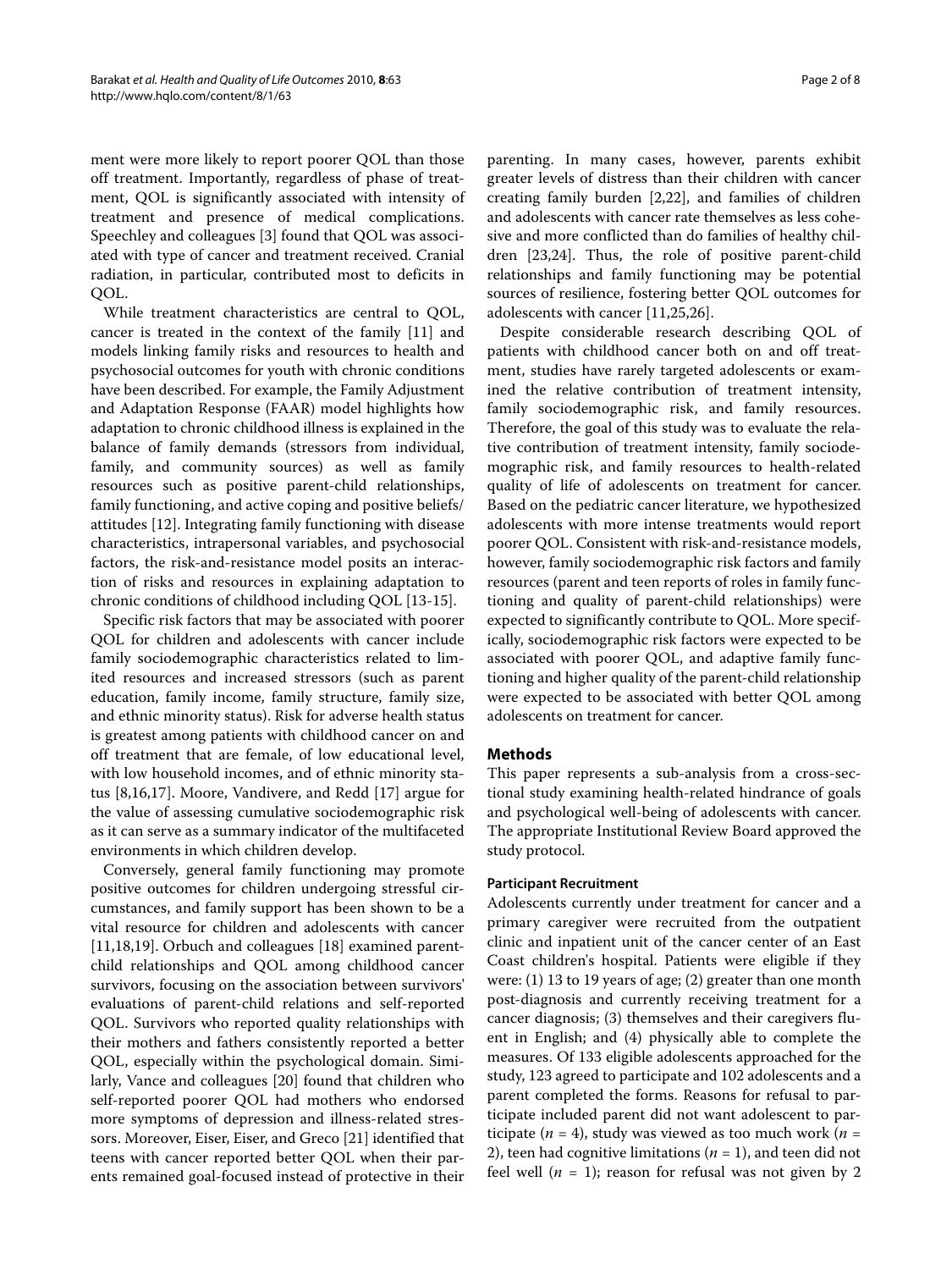potential participants. Participants did not differ significantly from non-participants on age, gender, or ethnic minority status.

## **Measures**

## **Disease and treatment characteristics**

*Intensity of Treatment Rating - 2 (ITR-2)* [\[27](#page-7-23)] described treatment based on medical chart review. The ITR-2 is a valid and reliable approach to reflect disease and treatment variables. It provides an objective classification of the cancer diagnosis and treatment experience, categorizing intensity of pediatric cancer treatment from least intensive (Level 1) through most intensive (Level 4). A pediatric medical resident abstracted data from patient records, and a pediatric oncologist classified treatment into one of four groups.

# **Family sociodemographic risk**

Caregivers completed questions regarding themselves and their child to collect demographic information such as age, gender, ethnicity, relationship status, education, employment, and income. Because additive models of risk may serve as better indicators of children at risk than considering one risk factor in isolation [\[17](#page-7-13)], a *cumulative risk index* was used to summarize presence of family sociodemographic risk in one and two parent families based on patient ethnic minority background, parent education, parent employment status (no parent with full-time employment), number of children living at home ( $>$  3), and family income below the national poverty level based on family size. While scores ranged from 0 to 5, a substantial proportion of the sample (40.6%) had 0 risk factors present. Therefore, this variable was dichotomized into those with no risk and those with risk (1 or more risk factors present).

# **Family Assessment Device (FAD)[\[28\]](#page-7-24)**

Adolescents and their caregivers reported on this 60-item scale of perceived family functioning using the FAD, which is comprised of 7 scales that measure problem solving, communication, roles, affective responsiveness, affective involvement, behavior control, and general functioning. The FAD describes family properties and transaction patterns that distinguish healthy from unhealthy families. Family members rate how well each statement describes their family by selecting from among four alternative responses: strongly agree, agree, disagree and strongly disagree [\[29](#page-7-25)], with average score computed. The FAD has high internal consistency across a variety of different types of families [\[28\]](#page-7-24). The Roles scale (clarity of role expectations of family members and perceptions of shared responsibilities) was used in analyses as it reflects aspects of adolescent-parent relationships that are negotiated and change as children move through adolescence and take on increased responsibilities [[30\]](#page-7-26); higher scores indicted greater dysfunction. Cronbach's alphas were acceptable for parent ( $\alpha$  = .78) and marginal for teen ( $\alpha$  = .65) report.

## **Parental Bonding Inventory (PBI)[\[31\]](#page-7-27)**

The PBI is a self-report 25-item measure with two components of parental care and parental overprotection. The adolescent selects answers on a 4-point Likert-type scale that best apply to their caregiver (and the caregiver selects answers for their teen) from very like, somewhat like, somewhat unlike, and very unlike. The PBI has been shown to be a valid and reliable instrument with longterm stability over time [\[32](#page-7-28)]. Internal consistency was high for teen PBI care  $(\alpha = .86)$ , teen PBI overprotection (*α* = .79), parent PBI care (*α* = .78), and parent PBI overprotection  $(\alpha = .73)$ . Higher scores indicate greater endorsement of each component, care or overprotection. **Pediatric Quality of Life Inventory (PedsQL)[[33](#page-7-29)]**

Both adolescents and their caregivers reported on the child's quality of life using the generic core of the PedsQL, which measures QOL in healthy children and adolescents and those with acute and chronic health conditions. Designed to assess functioning within physical, emotional, social, and school domains, participants use a number rating system which corresponds to 0 if it is never a problem, 1 if it is almost never a problem, 2 if it sometimes a problem, 3 if it is often a problem, and 4 if it is almost always a problem. Items are then reverse scored and scaled to a range of 0 - 100 with higher scores representing better QOL. The measure is valid in that it distinguishes between healthy children and children with acute and chronic health conditions and distinguishes disease severity within a chronic health condition [\[34](#page-7-30)]. We used the physical and psychosocial summary scores for this study. Cronbach's alphas for the parent and teen report on the physical and psychosocial subscales ranged from .87 - .91.

# **Procedures**

Parents and patients were approached either in clinic or during an inpatient admission by the principal investigator (LS) to invite participation. For those interested in participating, parents and adolescents age 18 or 19 provided informed consent/permission, and adolescents younger than 18 provided assent prior to commencement of data collection. Families returned completed packets of measures in person or via the mail.

#### **Data Analysis Plan**

Analyses were conducted using SPSS 17.0. As part of preliminary analyses, variables were described, teen and parent reports of QOL were compared using intraclass correlation coefficients, and correlations of demographic variables (not included in the family sociodemographic risk index), treatment intensity, sociodemographic risk, and family resource variables with QOL were computed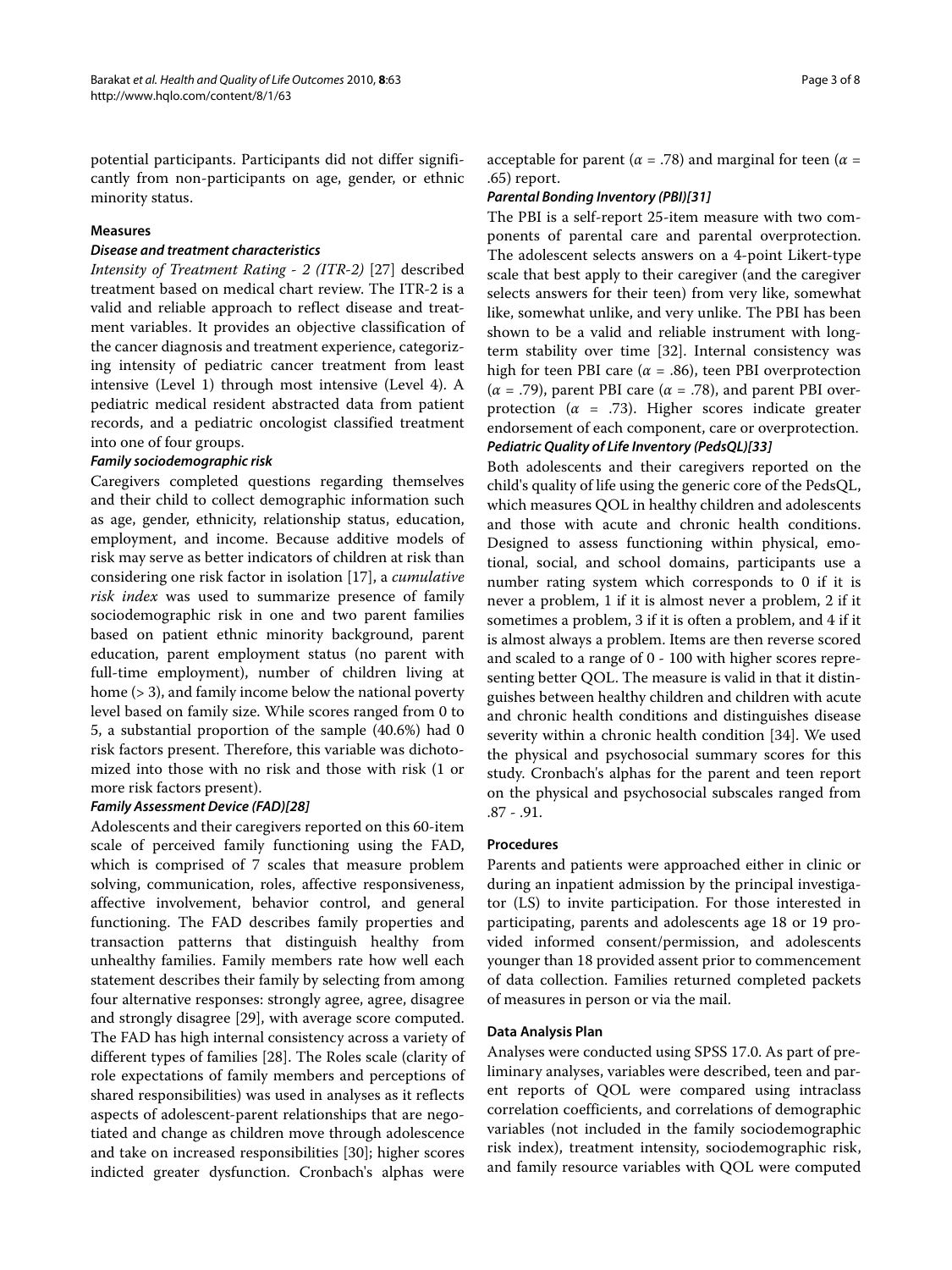to determine covariates (based on  $p < .05$ ) and describe the pattern of correlations among variables of interest. To test the hypothesis, four simultaneous regression equations (with teen and parent report physical QOL and psychosocial QOL as dependent variables) were computed. Correlation and regression analyses were run within reporter (teen, caregiver) to reduce error due to intrafamilial correlation of data [[35](#page-7-31)]. Predictors were ITR, family sociodemographic risk index and the three family variables (FAD roles, PBI care, PBI overprotection). Power was adequate (> .80) based on anticipated small to medium effect sizes, a *p* value of .05, and five variables entered into each regression equation.

# **Results**

# **Participants**

The 58 male and 44 female adolescent participants had a mean age of 15.75 years (*SD* = 1.78). Consistent with our clinic populations, most (67.6%) participants identified as Caucasian. The rest were African-American/Black (14.7%), Hispanic (11.8%; 7 White Hispanic; 5 mixed race Hispanic), Asian (2.9%), and more than one unidentified race (2.9%). Regarding cancer diagnosis, time since diagnosis averaged 20.5 months (*SD* = 38.6, range = 1 - 193.4) with 29.4% diagnosed with leukemia, 19.6% with lymphoma, 40.2% with solid tumors, and 10.8% with brain tumors. See Tables 1 and 2 for description of sociodemographic and disease and treatment characteristics of the sample.

# **Preliminary Analyses**

# **Characteristics of the sample**

Based on PedsQL scoring on a scale from 0 to 100 with a mean of 50 [[33](#page-7-29),[34](#page-7-30)] data on children with cancer suggesting mean scores on physical QOL ranging from 60.5 - 71.2 and psychosocial QOL ranging from 67.1 - 71.3 [\[36](#page-7-32)], teen and parent report of teen physical QOL and psychosocial QOL indicated impairment (see Table 2). PBI scores demonstrated high care and average overprotection by teen and parent report compared to published cut-off scores ranging from 24 - 27 for care and 12.5 - 13.5 for overprotection [[32\]](#page-7-28). FAD scores were above the mean score for 'healthy families' of 2.11 and below the mean score for 'unhealthy families' of 2.48, indicating moderate lack of clarity of roles [[29](#page-7-25)].

# **Intraclass correlations**

High concordance was found between teen and parent report of FAD roles (*ICC* = .43, *p* = .003), PBI care (*ICC* = .50, *p* < .001), and PBI overprotection (*ICC* = .60, *p* < .001). Teen- and parent-report of teen physical (*ICC* = .65, *p* < .001) and psychosocial (*ICC* = .60, *p* < .001) QOL were also highly concordant.

## **Evaluation of potential covariates**

Demographic variables (teen gender, teen age, parent age) were not significantly associated with parent and teen report of teen QOL. Similarly, disease variables (diagnosis [leukemias, lymphoma, solid tumors, brain tumors], time since diagnosis, total treatment [chemotherapy + radiation + surgery +  $BMT$ ) were not associated with QOL.

# **Preliminary correlations**

Table 3 shows preliminary correlations among variables.

### **Regression analyses Teen-report QOL**

The full regression model for teen report of physical QOL was not significant *F*(5, 101) = 1.39, *R*2 = .07, *p* = .236 (see Table 4). None of the independent variables made significant contributions to the variance in teen report of physical QOL, but teen FAD roles ( $p = .065$ ) trended to significance as a predictor in the expected direction. That is, clearer family roles and responsibilities (better family functioning) predicted better physical QOL.

The full regression model for teen report of teen psychosocial QOL trended to significance *F*(5, 101) = 2.14,  $R^2$  = .10,  $p$  = .068 (see Table 4). ITR, Risk Index, and teen PBI care did not account for a significant portion of the variance in teen report of psychosocial QOL, but teen FAD roles  $(p = .005)$  was a significant predictor and teen PBI overprotection trended to significance  $(p = .091)$  with better family functioning and more parental overprotection predicting higher psychosocial QOL.

# **Parent-report QOL**

The full regression model for parent report of teen physical QOL was significant *F*(5, 101) = 3.58, *R*2 = .16, *p* = .005 (see Table 4). ITR, Risk Index, and parent PBI overprotection did not account for a significant portion of the variance in parent report of teen physical QOL, but parent FAD roles ( $p = .002$ ) and parent PBI care ( $p = .003$ ) were significant predictors. Better family functioning and more parental care predicted higher physical QOL.

The full regression model for parent report of teen psychosocial QOL was significant  $F(5, 101) = 2.74$ ,  $R^2 = .13$ , *p* = .024 (see Table 4). ITR, Risk Index, parent PBI care and overprotection did not account for a significant portion of the variance in parent report of teen psychosocial QOL, but parent FAD roles (*p* = .001) was a significant predictor in the expected direction of higher family functioning predicting higher psychosocial QOL.

# **Discussion**

Understanding the impact of cancer and treatment on adolescent QOL is of central importance to the development of family supports and interventions to sustain ado-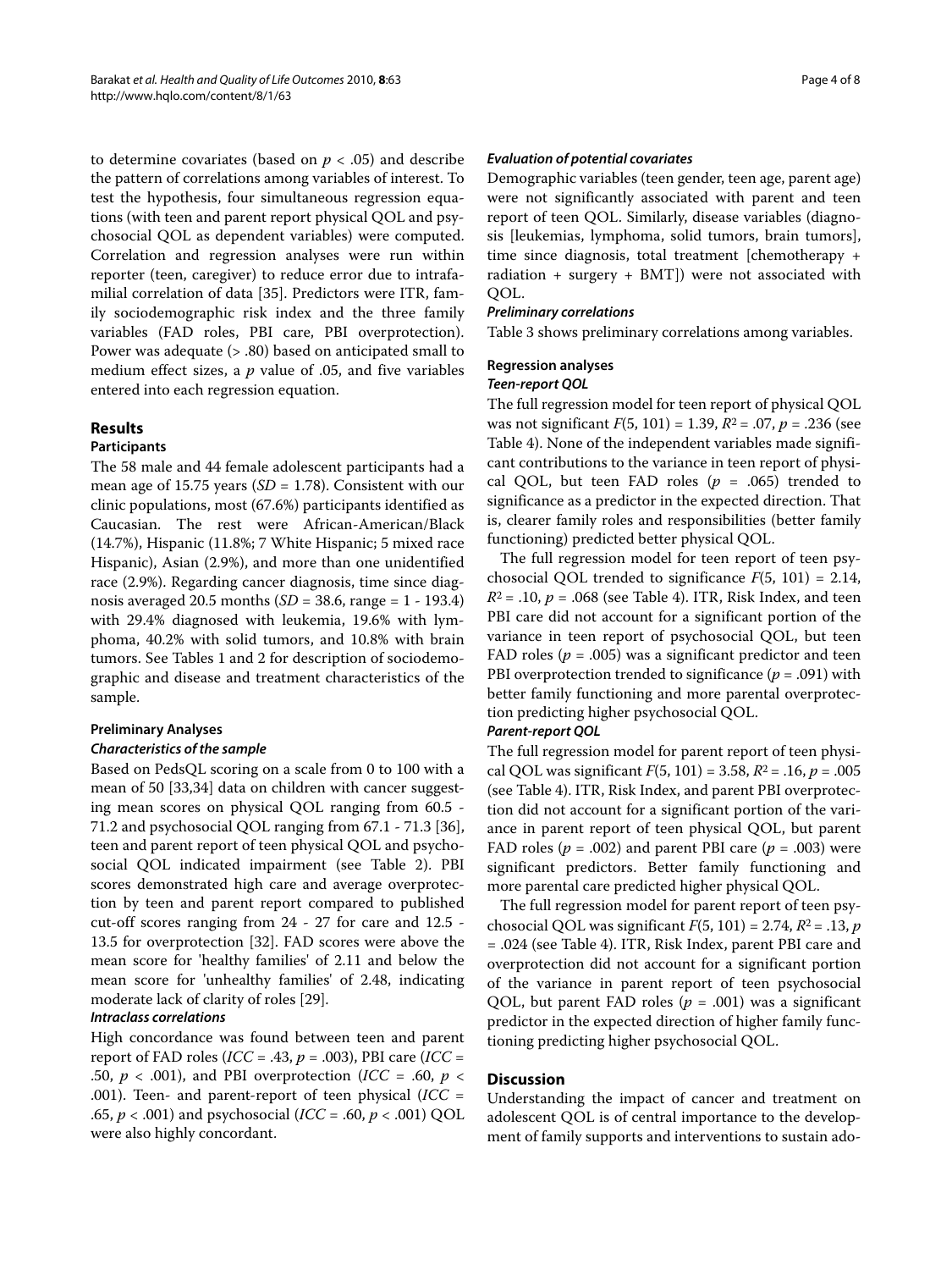| Table 1: Sample Sociodemographic and Treatment Characteristics (N $=$ 102) $\,$ |  |
|---------------------------------------------------------------------------------|--|
|---------------------------------------------------------------------------------|--|

| <b>Variable</b>                                        | N     | %     | Range     |
|--------------------------------------------------------|-------|-------|-----------|
| Male Gender                                            | 58    | 57.0% |           |
| Teen Age, M (SD)                                       | 15.75 | 1.76  | $13 - 19$ |
| Parent Age, M (SD)                                     | 45    | 5.61  | $28 - 59$ |
| Number of Children, M (SD)                             | 2.68  | 1.15  | $1 - 8$   |
| Parent Ethnicity/Race                                  |       |       |           |
| <b>Ethnic Minority</b>                                 | 33    | 32.3% |           |
| Family Income ( $n = 94$ )                             |       |       |           |
| $<$ \$40,000                                           | 23    | 24.5% |           |
| \$40,000 - \$79,999                                    | 31    | 33.0% |           |
| $>$ \$80,000                                           | 40    | 42.5% |           |
| Parent Relationship Status                             |       |       |           |
| Married or in Committed Relationship                   | 81    | 80.2% |           |
| Other--Single, Divorced, Separated, Widowed            | 21    | 19.8% |           |
| <b>Parent Level of Education</b>                       |       |       |           |
| Completed 8th Grade or High School Degree              | 40    | 39.2% |           |
| Graduated 2 Year College/Technical School              | 21    | 20.6% |           |
| Graduated College or Graduate School                   | 41    | 40.2% |           |
| Parent Work Status Post Cancer Diagnosis ( $n = 101$ ) |       |       |           |
| Work Full-time                                         | 36    | 35.6% |           |
| <b>Work Part-time</b>                                  | 26    | 25.7% |           |
| Not employed currently                                 | 39    | 38.6% |           |
| Family Sociodemographic Risk Index--No Risk            | 41    | 40.6% |           |
| Relapse                                                | 28    | 27.5% |           |
| <b>ITR</b>                                             |       |       |           |
| Moderately Intensive                                   | 21    | 20.6% |           |
| Very Intensive                                         | 45    | 44.1% |           |
| Most Intensive                                         | 36    | 35.3% |           |

Note: ITR = Intensity of Treatment Rating

lescent development. The most recent, noteworthy research on QOL of child and adolescents being treated for cancer highlights associations among disease and treatment characteristics with QOL outcomes [\[5](#page-7-2)]. Yet, these QOL studies seldom attend to family sociodemographic risks and resources or focus on adolescents with cancer. Although we expected treatment intensity and family risks and resources to predict QOL in adolescents with cancer, family resources were the strongest predictors particularly for psychosocial QOL. Results were not consistent and effects were small suggesting that this set of risks and resources is incomplete in explaining QOL. It is important to note, nevertheless, that teen self-report and parent report of teen QOL are more consistent with the family's level of functioning than with the intensity of the treatment for cancer.

Family variables, roles and parent-child relationship quality, were particularly integral to explaining psychosocial QOL (both parent and teen report) but only parent report of teen physical QOL. The reason for this disconnect is a bit perplexing as teen and parent reports of teen physical QOL were consistent as was their report of family functioning. The significant finding that higher care was associated with lower QOL provides a clue to the importance of examining teen-parent relationships in the context of cancer treatment. We did not, however, measure specific components of family management of cancer and engagement in cancer care such as negotiation of medication management, addressing side effects of cancer treatment, and dealing with strains of inpatient treatment. Berg and colleagues [\[37](#page-7-33)[,38](#page-7-34)] highlight that multiple aspects of parent-adolescent relationships, including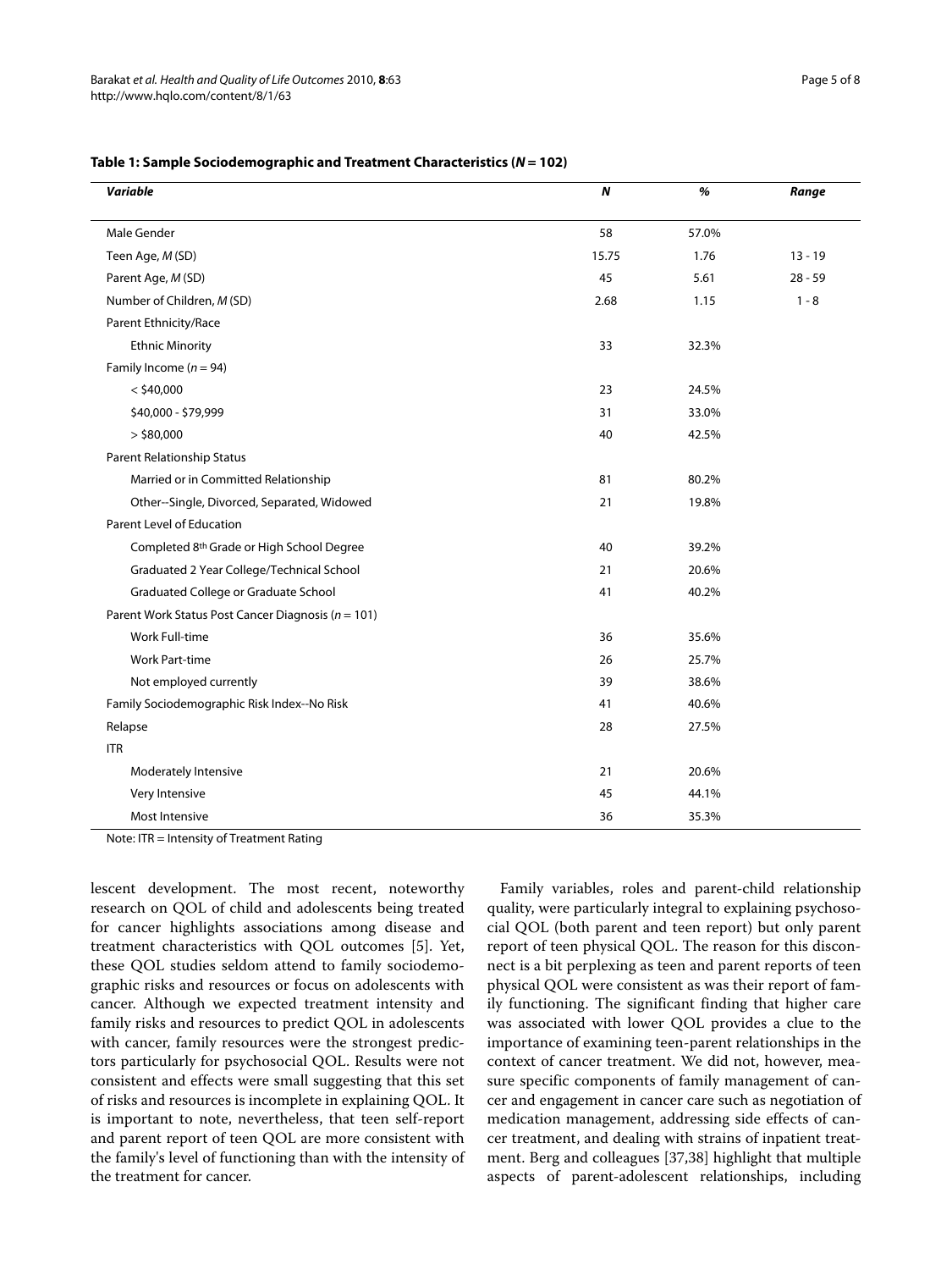|  |  | Table 2: Sample Cancer and Treatment Characteristics (N = 102) |
|--|--|----------------------------------------------------------------|
|--|--|----------------------------------------------------------------|

| <b>Variable</b>                               | М     | SD    | Range         |
|-----------------------------------------------|-------|-------|---------------|
| QOL Teen Report of Physical Health            | 55.51 | 26.26 | $0 - 100$     |
| QOL Parent Report of Teen Physical Health     | 45.28 | 25.63 | $0 - 100$     |
| QOL Teen Report of Psychosocial Health        | 64.70 | 16.20 | $23 - 100$    |
| QOL Parent Report of Teen Psychosocial Health | 55.74 | 17.21 | $18 - 100$    |
| <b>FAD Teen Roles</b>                         | 2.20  | 0.34  | $1.36 - 2.82$ |
| <b>FAD Parent Roles</b>                       | 2.23  | 0.44  | $1.09 - 3.36$ |
| PBI Teen Care from Parent                     | 30.00 | 5.87  | $7 - 36$      |
| <b>PBI Parent Care</b>                        | 31.73 | 4.22  | $19 - 36$     |
| PBI Teen Overprotection from Parent           | 13.22 | 6.52  | $2 - 29$      |
| PBI Parent Overprotection                     | 13.08 | 5.22  | $1 - 25$      |

Note: FAD = Family Assessment Device; PBI = Parental Bonding Inventory

responsibility, monitoring, and support, are associated with disease management. Roles and overprotection were measured generally but our study did not account for other specific aspects of the parent-adolescent relationship that may influence physical QOL.

Despite the frequent utilization of parental proxy reports, research indicates that parent and child report of QOL may not entirely correspond [[39](#page-7-35),[40](#page-7-36)]. For instance, a study investigating agreement between parental and child report of quality of life indicates a trend in underestimation of mother reports of quality of life of their children [[40\]](#page-7-36). In contrast, for our sample, parents and adolescents tended to report comparable teen QOL outcomes. Yet, reliance solely on parental report may at times produce inaccurate descriptions of adolescents' QOL given variation in the association of family resources with teen and parent-reported QOL. Based on our findings, however, parents may be employed to evaluate QOL for teens too ill to provide their own self-reports.

This study is unique in its focus on adolescents with cancer allowing for focused evaluation of QOL during this challenging developmental period. Moreover, the relatively large and diverse sample of adolescents on treatment provided sufficient power to simultaneously analyze multiple risks (intensity of treatment, family sociodemographic risk) and resources (family functioning, parent-adolescent relationships). There are, however, methodological limitations to consider. Intensity of treatment, based on a reliable and valid measure that uses oncologist ratings of standard treatment protocols for specific diagnoses, did not predict QOL. Importantly, modifications in protocol over time, complications of treatment, and healthcare utilization (inpatient admissions, emergency department visits) may influence QOL but were not addressed. Also, as noted, measures of family functioning and parent-adolescent relationships did not assess specific aspects of how families function around disease management.

| Table 3: Correlations of ITR, Family Sociodemographic Risk, and Family Resources with PedsQL Subscales (N = 102) |  |  |  |  |
|------------------------------------------------------------------------------------------------------------------|--|--|--|--|
|------------------------------------------------------------------------------------------------------------------|--|--|--|--|

|                                       | <b>Teen Report Physical</b> |                  |                  | Teen Report Psychosocial Parent Report Physical Parent Report Psychosocial |
|---------------------------------------|-----------------------------|------------------|------------------|----------------------------------------------------------------------------|
| <b>ITR</b>                            | $-.14$ (NS)                 | .02 (NS)         | $-.09$ (NS)      | $-.08$ (NS)                                                                |
| Family Sociodemographic<br>Risk Index | $-.05$ (NS)                 | $-.09$ (NS)      | $.14$ (NS)       | $-.16(.051)*$                                                              |
| <b>FAD Parent Roles</b>               | ---                         | ---              | $-19(0.030)$ **  | $-.32(.001)$ ***                                                           |
| <b>FAD Teen Roles</b>                 | $-.09$ (NS)                 | $-.27(.003)$ *** | ---              | ---                                                                        |
| <b>PBI Parent Care</b>                | $---$                       | ---              | $-.24(.008)$ *** | .07 (NS)                                                                   |
| <b>PBI Teen Care</b>                  | $-.10$ (NS)                 | $.10$ (NS)       | ---              | ---                                                                        |
| PBI Parent Overprotection             | $---$                       | ---              | .09 (NS)         | $-.05$ (NS)                                                                |
| PBI Teen Overprotection               | $.14(.083)*$                | $.04$ (NS)       | ---              | ---                                                                        |

 $* p < .10, ** p < .05, ** p < .01$ 

Note: ITR = Intensity of Treatment Rating; FAD = Family Assessment Device; PBI = Parental Bonding Inventory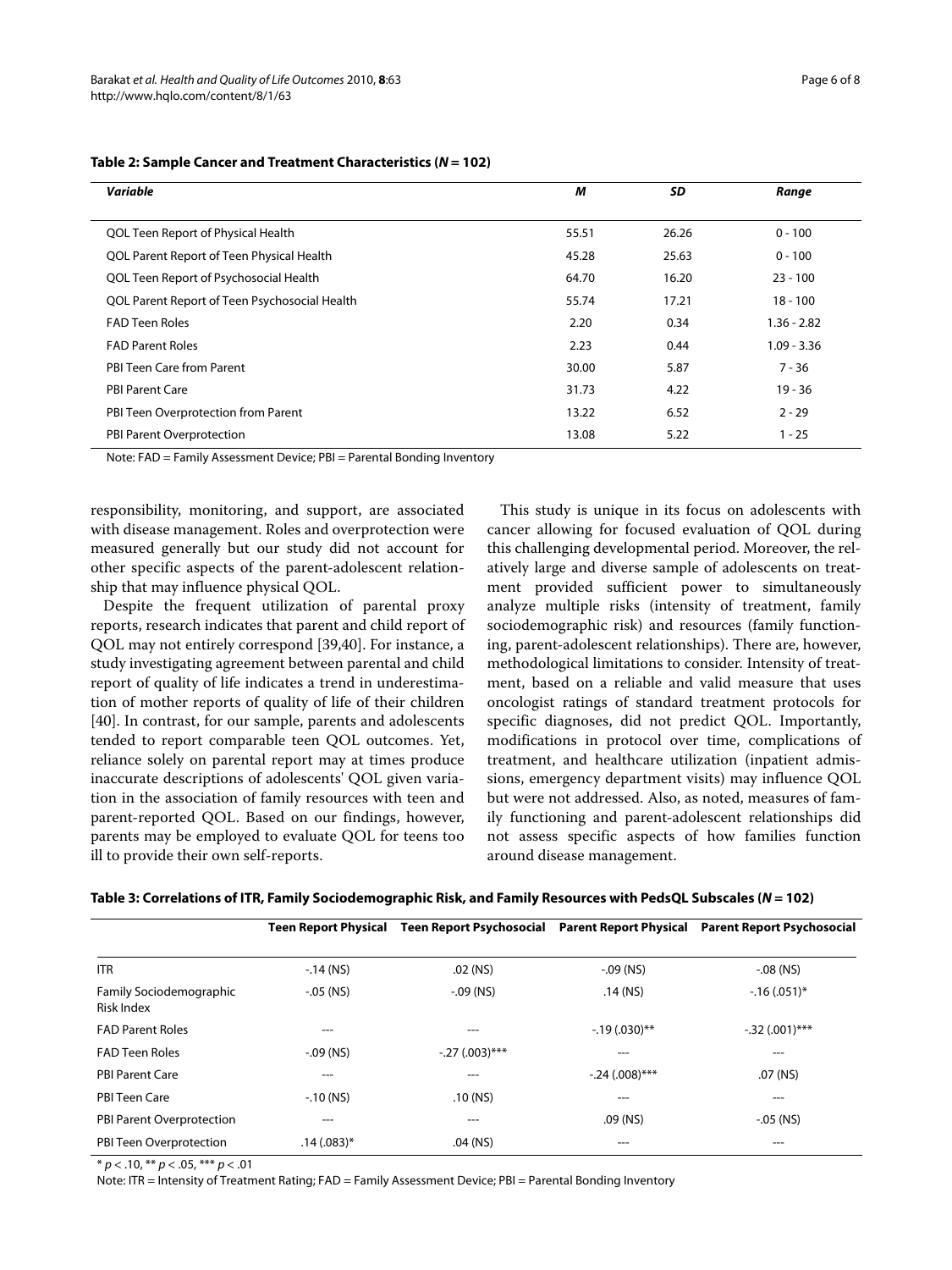# **Table 4: Simultaneous Regression Analyses for Variables Predicting QOL (N = 102)**

| <b>Teen Report Physical</b>       | β       | t       | р         |
|-----------------------------------|---------|---------|-----------|
| <b>ITR</b>                        | $-0.12$ | $-1.24$ | .217      |
| <b>Family Risk Index</b>          | $-0.05$ | $-0.52$ | .604      |
| <b>FAD Teen Roles</b>             | $-0.21$ | $-1.87$ | $.065*$   |
| <b>PBI Teen Care</b>              | $-0.12$ | $-1.01$ | .316      |
| <b>PBI Teen Overprotection</b>    | 0.15    | 1.30    | .198      |
|                                   |         |         |           |
| Teen Report Psychosocial          | β       | t       | p         |
| <b>ITR</b>                        | 0.02    | 0.19    | .852      |
| <b>Family Risk Index</b>          | $-0.01$ | $-0.12$ | .902      |
| <b>FAD Teen Roles</b>             | $-0.32$ | $-2.87$ | $.005***$ |
| <b>PBI Teen Care</b>              | 0.08    | 0.62    | .536      |
| <b>PBI Teen Overprotection</b>    | 0.20    | 1.71    | $.091*$   |
|                                   |         |         |           |
| <b>Parent Report Physical</b>     | β       | t       | р         |
| <b>ITR</b>                        | $-0.07$ | $-0.76$ | .449      |
| <b>Family Risk Index</b>          | 0.10    | 1.00    | .920      |
| <b>FAD Parent Roles</b>           | $-0.33$ | $-3.17$ | $.002***$ |
| <b>PBI Parent Care</b>            | $-0.32$ | $-3.08$ | $.003***$ |
| <b>PBI Parent Overprotection</b>  | 0.10    | 0.95    | .345      |
|                                   |         |         |           |
| <b>Parent Report Psychosocial</b> | β       | t       | р         |
| <b>ITR</b>                        | $-0.06$ | $-0.63$ | .533      |
| <b>Family Risk Index</b>          | $-0.12$ | $-1.24$ | .219      |
| <b>FAD Parent Roles</b>           | $-0.36$ | $-3.33$ | $.001***$ |
| <b>PBI Parent Care</b>            | $-0.05$ | $-0.45$ | .651      |
| <b>PBI Parent Overprotection</b>  | 0.08    | 0.71    | .483      |

 $* p < .10$ ,  $** p < .05$ ,  $*** p < .01$ 

Note: ITR = Intensity of Treatment Rating; FAD = Family Assessment Device; PBI = Parental Bonding Inventory.

# **Conclusions**

# **Implications for Research**

Cross-sectional correlations point to the value of considering family resources, yet prospective studies are required to better elucidate the predictive value of family variables. While we expected family sociodemographic risks to contribute to QOL, these risk factors were not associated with family resources or QOL, regardless of whether their associations were examined as individual variables or as a cumulative index. The potential negative impact of lower family education, income, employment, and function may be indirect and dynamic over time. Thus, longitudinal studies that measure specific cancerrelated stressors and outcomes overtime may better highlight the potential role of sociodemographic and family

risks on QOL outcomes during the cancer trajectory. Moreover, it is essential that the multifaceted nature of parent-adolescent relationships be evaluated as adolescents are negotiating developmental challenges and goals as well as cancer and treatment in the context of the family.

# **Implications for Practice**

A thorough understanding of cancer treatment experiences [\[16](#page-7-12)] can guide future treatment efforts to improve adolescent QOL. Based on findings of the current study, and because disease complications and treatment intensity are rarely modifiable, family function is a potential target of intervention to improve the social ecology of adolescents with cancer and related QOL outcomes. Despite the Children's Oncology Group's expectation to include patient-reported outcomes (i.e. QOL) in all their research protocols [[10\]](#page-7-7), few interventions that address QOL have been tested. Barrera and colleagues [\[5](#page-7-2)] provide an initial encouraging report on groups for adolescents with cancer designed to address psychosocial and developmental challenges faced by these patients, yet no other published family interventions for adolescents with cancer were identified. With identified, modifiable family correlates of adolescent QOL, the development of familybased interventions to improve adolescent QOL should be prioritized.

#### **Competing interests**

The authors declare that they have no competing interests.

#### **Authors' contributions**

LPB developed the quality of life aims and hypotheses for this manuscript, carried out data management related to family sociodemographic risk index, and oversaw data analysis. She was responsible for manuscript preparation across all sections. PLM conducted literature review for quality of life, participated in data management and analyses, and prepared tables. LAS (PI for parent study) conceived of the parent study, participated in data management and analyses, and reviewed/revised the manuscript. All authors read and approved the final manuscript.

#### **Acknowledgements**

Study funded by R03 CA126337 to Schwartz (PI).

#### **Author Details**

1Division of Oncology, The Children's Hospital of Philadelphia, 3400 Civic Center Blvd., Philadelphia, PA 19104, USA, 2Department of Pediatrics, University of Pennsylvania School of Medicine, 3400 Civic Center Blvd., Philadelphia, PA 19104, USA, 3Psychology Programs, Philadelphia College of Osteopathic Medicine, 4170 City Avenue, Philadelphia, PA 19131, USA and 4Division of Oncology, The Children's Hospital of Philadelphia, 3400 Civic Center Blvd., Philadelphia, PA 19104, USA

#### Received: 18 March 2010 Accepted: 28 June 2010 Published: 28 June 2010

#### **References**

- <span id="page-6-0"></span>1. Landolt M, Vollrath M, Niggli F, Gnehm H, Sennhauser F: Health-related quality of life in children with newly diagnosed cancer: A one year follow-up study**.** Health and Quality of Life Outcomes 2006, 4(63):.
- <span id="page-6-1"></span>2. Peterson C, Drotar D: Family impact of neurodevelopmental late effects in survivors of pediatric cancer: Review of research, clinical evidence, and future directions**.** Clinical Child Psychology and Psychiatry 2006, 11(3):349-366.